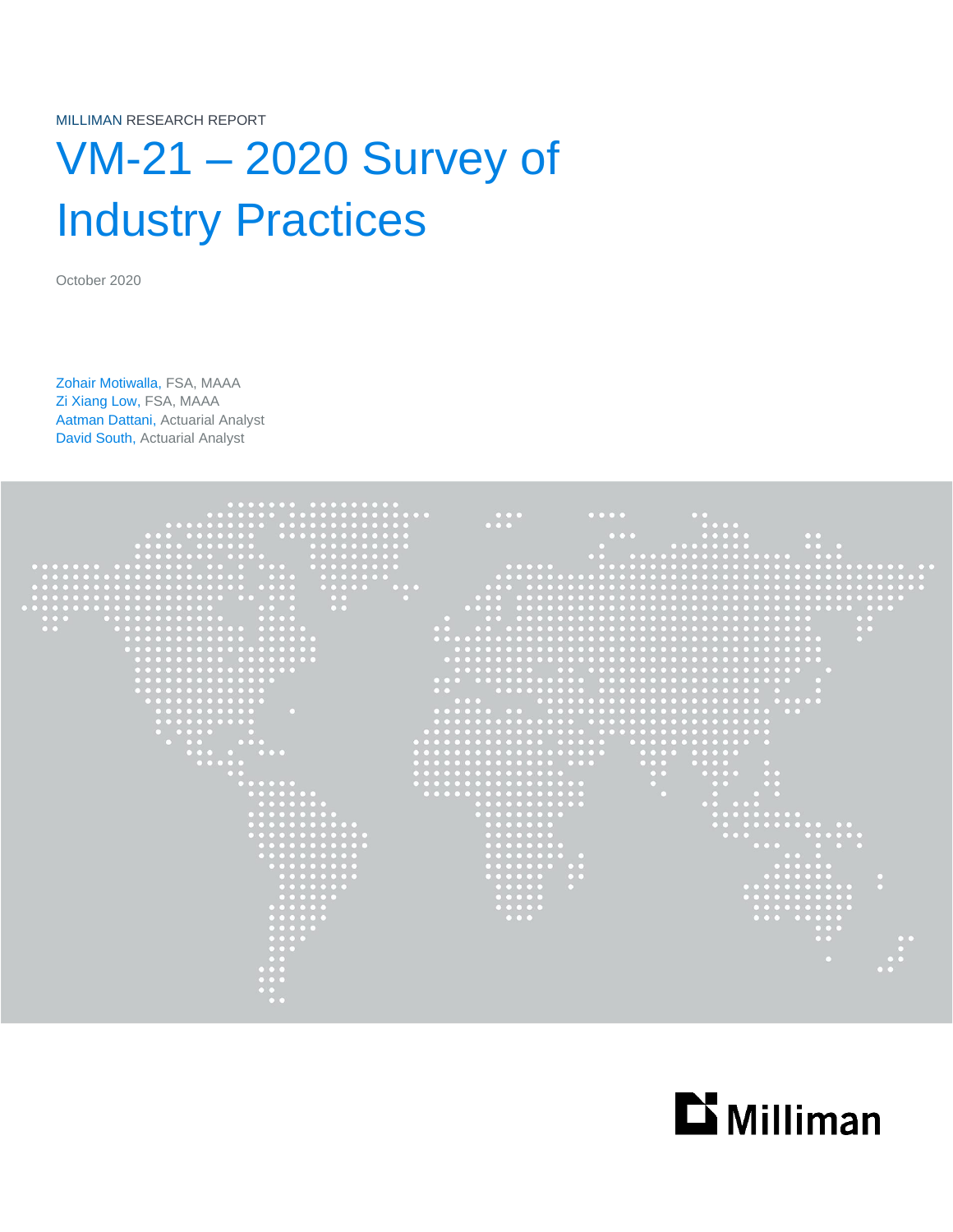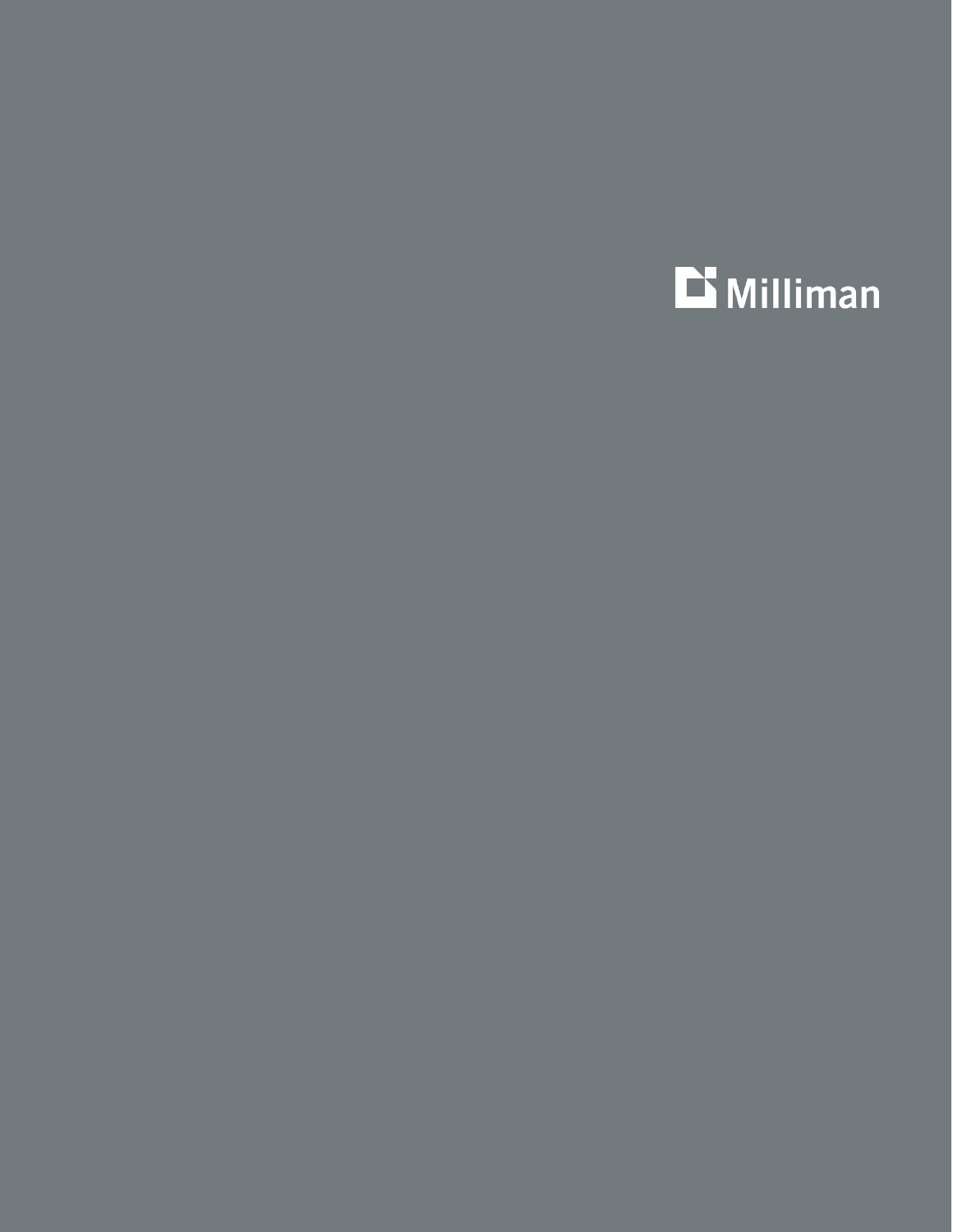#### Table of Contents

| QUESTION 11: COMPLIANCE DEMONSTRATION FOR MODELED INVESTMENT STRATEGY 9          |  |
|----------------------------------------------------------------------------------|--|
|                                                                                  |  |
|                                                                                  |  |
|                                                                                  |  |
|                                                                                  |  |
|                                                                                  |  |
|                                                                                  |  |
|                                                                                  |  |
|                                                                                  |  |
|                                                                                  |  |
|                                                                                  |  |
|                                                                                  |  |
|                                                                                  |  |
|                                                                                  |  |
|                                                                                  |  |
|                                                                                  |  |
|                                                                                  |  |
| QUESTION 28: OWN-CREDIT SPREAD AND/OR ADJUSTMENT FOR NON-PERFORMANCE RISK IN THE |  |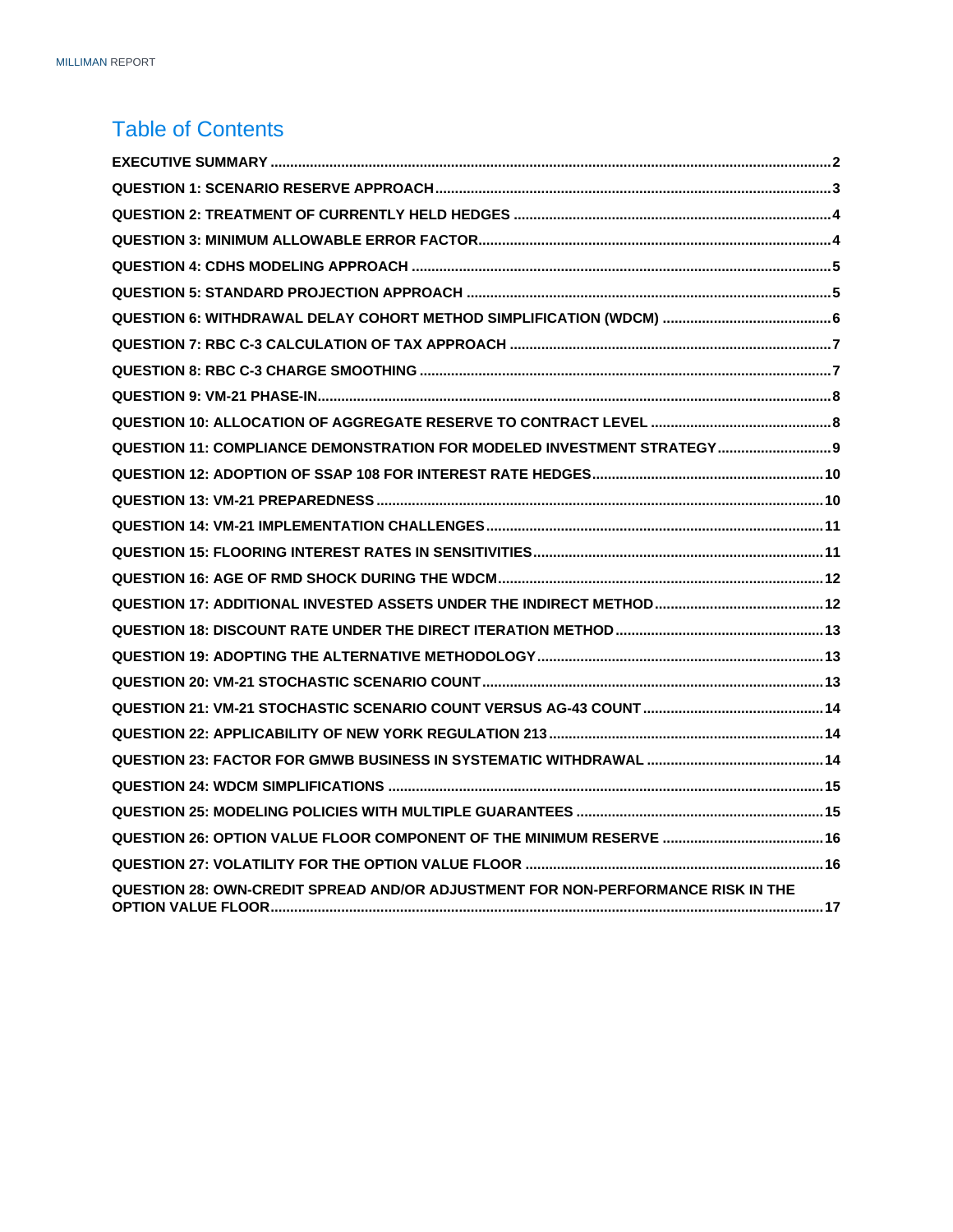### <span id="page-3-0"></span>Executive Summary

In the third quarter of 2020, Milliman refreshed a survey that establishes currently held market practice in the application of "VM-21: Requirements for Principle-Based Reserves for Variable Annuities." Written into the requirements are several decision points for the application of the standard that are at the discretion of the carrier. This survey summarizes responses from 19 variable annuity (VA) carriers surrounding these decision points. The carriers surveyed are diverse in terms of total in-force account value and material account value exposure to living and death benefits. In-force account values range from under \$1 billion to over \$100 billion, with material rider exposure as outlined in Figure 1.

| <b>FIGURE 1: MAJOR RIDER EXPOSURE BY CARRIER</b> |             |             |             |                              |             |
|--------------------------------------------------|-------------|-------------|-------------|------------------------------|-------------|
| <b>EXPOSURE</b>                                  | <b>GMDB</b> | <b>GMAB</b> | <b>GMIB</b> | <b>HYBRID</b><br><b>GMIB</b> | <b>GMWB</b> |
| Number of carriers                               | 17          |             | 8           |                              | 16          |

As part of the survey, we asked these carriers 28<sup>1</sup> questions regarding major decision points in the application of VM-21 and New York Regulation 213 for VAs. While a more detailed discussion of each of these questions is provided in the main body of this report, certain key observations from the survey are noted below.

- Participants have locked down VM-21 methodology decisions relative to the 2019 VM-21 survey that we carried out, with much fewer undecided responses than before. Notably, the main area where there are still some decisions to be made is with respect to New York Regulation 213, which applies to 89% of survey participants. This is likely due to companies still being in the process of implementing (and finalizing methodology for) this new regulation.
- Almost two thirds of participants intend to model a Clearly Defined Hedging Strategy (CDHS). Of those, 58% have decided on an error factor level between 10% and 30%, 33% have decided on an error factor level between 5% and 10%, and the remaining participant has indicated an error factor level between 30% and 50%.
- Of the participants that intend to model a CDHS, two thirds intend to model hedging cash flows explicitly in the cash flow model with the remaining third modeling hedging cash flows implicitly.
- Standard Projection Amount approach: In calculating the Standard Projection Amount, 89% of participants intend to use the conditional tail expectation (CTE) with prescribed assumptions approach (CTEPA). The remaining 11% intend to use the Company Specified Market Path Approach.
- For participants with rider exposure that falls under the scope of the Withdrawal Delay Cohort Method, almost two thirds of participants employ a random sampling technique to mitigate the computational burden associated with the prescribed approach.
- All participants use the Macro Tax Adjustment approach for determining the C-3 capital charge under the Risk Based Capital statutory framework.
- A majority (89%) does not intend to utilize a phase-in period and will opt for immediate application of VM-21.
- A majority (89%) uses 1,000 stochastic economic scenarios in their VM-21 calculations.

In addition to the above questions regarding decisions on the application of VM-21 and New York Regulation 213, we asked survey participants how prepared they are for the implementation of VM-21 on a scale of 1 to 10, and what they see as the biggest implementation challenges.

All participants rated themselves at or above a 6 with 84% rating themselves at an 8 or better. The overall average level of preparedness was 8.5. This is significantly higher than the overall 5.9 rating in the 2019 version of this survey.

<sup>1</sup> Note that the first 14 questions are the same as the earlier VM-21 Survey, and focus purely on VM-21. New questions have been added around both VM-21 and New York Regulation 213.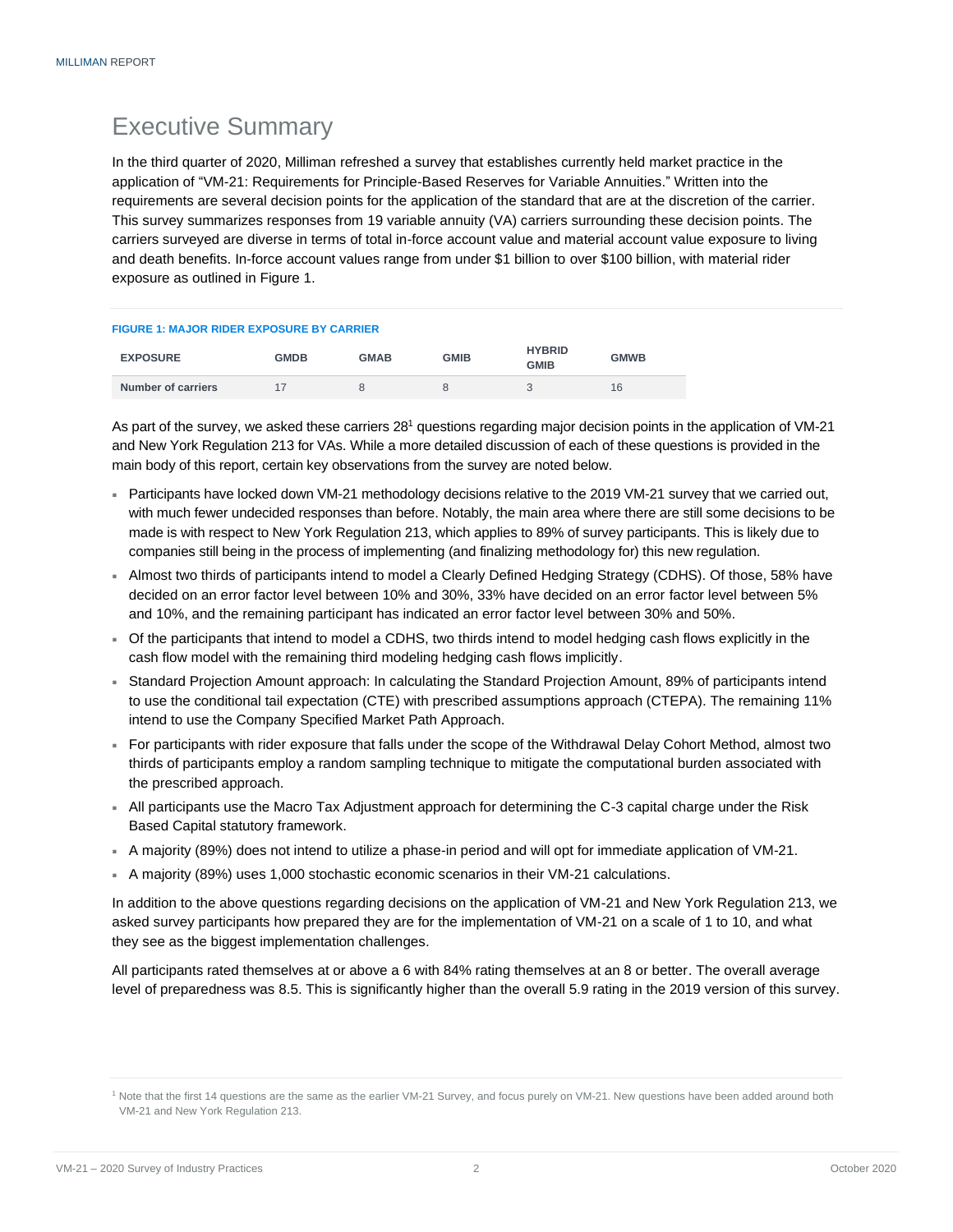While responses were diverse about what challenges the participants are facing in the implementation of VM-21, a few stood out as being cited by several carriers. The most prevalent response was concern surrounding the implementation of the Withdrawal Delay Cohort Method (WDCM) and the significant model run time that can result. The second most commonly cited concern regarded the variable annuity specific VM-31 disclosure requirements. Other commonly cited concerns were resource availability and implementing the additional requirements in New York under New York Regulation 213.

Please note that Milliman does not endorse any specific answer to any of the survey questions nor any specific approach outlined in VM-21 and in New York Regulation 213. It is possible that different approaches may make sense for different companies based on any number of reasons, including (but not limited to) the book of business in question, operational constraints, and implementation considerations, all of which often vary across companies. In particular, any reliance on this survey in making methodology decisions is solely at the companies' own risk. Lastly, we note it is possible the companies that have participated in this survey have changed their approaches since responding, given that many companies are still analyzing the implications of the new statutory framework.

### Survey results

### <span id="page-4-0"></span>Question 1: Scenario Reserve approach

In the determination of the Stochastic Scenario Reserve, the company has two alternatives in calculating the Scenario Reserve:

- 1. Derivation of Net Asset Earned Rate (NAER) approach: Derive an implied NAER on an additional portfolio of assets (outside of the Starting Assets) projected according to the company's investment policy. The additional asset amount is the amount of assets necessary, in addition to the starting asset amount, to equal or exceed the accumulated asset deficiencies at the end of each projection period. The projected accumulated asset deficiencies are discounted at the implied NAER to obtain the Greatest Present Value of Accumulated Asset Deficiency (GPVAD). This amount plus the Starting Asset portfolio is the Scenario Reserve.
- 2. Direct iteration approach: Iteratively solve for the amount of Starting Assets such that there are no accumulated asset deficiencies at the end of any projection year in the scenario. This amount is the Scenario Reserve. By construction, the amount of Starting Assets is likely to vary across scenarios.

| <b>FIGURE 2: SCENARIO RESERVE APPROACH</b> |              |      |
|--------------------------------------------|--------------|------|
| <b>APPROACH</b>                            | <b>COUNT</b> | $\%$ |
| <b>DERIVATION OF NAER</b>                  | 13           | 68%  |
| <b>DIRECT ITERATION</b>                    | 6            | 32%  |
| <b>TOTAL RESPONSES</b>                     | 19           | 100% |

<span id="page-4-1"></span>All participants have decided on an approach with 13 reporting they intend to derive NAERs from the projected portfolio of additional assets and calculate the GPVAD, and the remaining six reporting they intend to use the direct iteration approach.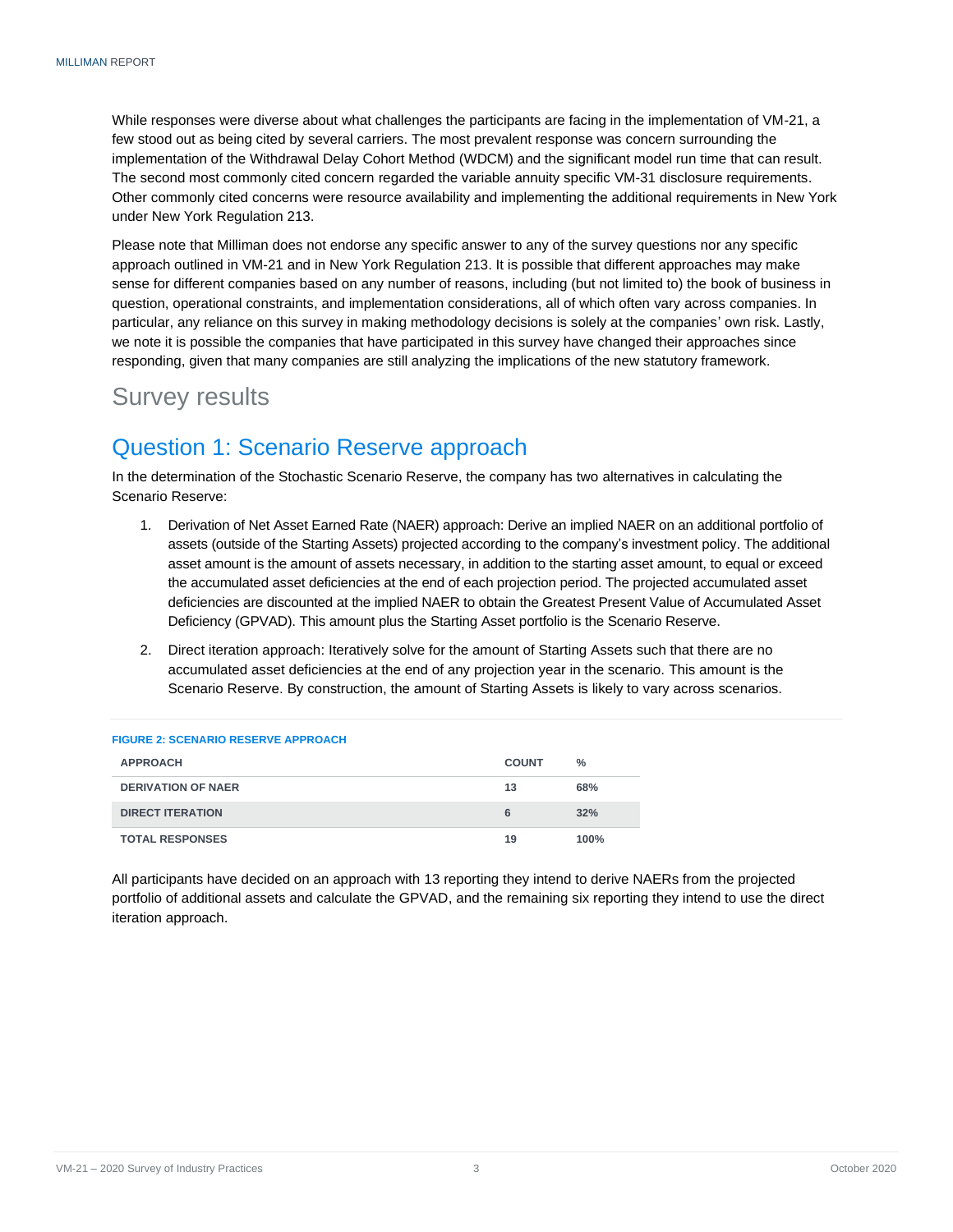### Question 2: Treatment of currently held hedges

The company has two alternatives regarding hedge assets held on the valuation date:

- 1. Liquidate hedges at time zero.
- 2. Run off hedge assets as static hedges.

#### **FIGURE 3: TREATMENT OF CURRENTLY HELD HEDGES**

| <b>APPROACH</b>                              | <b>COUNT</b> | $\frac{0}{2}$ |
|----------------------------------------------|--------------|---------------|
| <b>RUN OFF CURRENTLY HELD HEDGES</b>         |              | 37%           |
| LIQUIDATE CURRENTLY HELD HEDGES AT TIME ZERO | 8            | 42%           |
| <b>NO HEDGES</b>                             | 4            | 21%           |
| <b>TOTAL RESPONSES</b>                       | 19           | 100%          |

All participants have decided on an approach with seven reporting they intend to run off currently held hedges, eight reporting they intend to assume liquidation of currently held hedges at time zero, and the remaining four reporting they have no currently held hedge assets.

#### <span id="page-5-0"></span>Question 3: Minimum allowable error factor

For companies that model a CDHS, the company must specify an error factor (E) in the range of 5% to 100% to reflect the ineffectiveness of the hedge program. The error factor must reflect the level of sophistication of the cash flow model, its ability to capture the risks being covered by the hedge strategy (i.e., Greeks), and the associated costs, risks, and benefits of the program. The company must conduct a formal back-test to assess how well the model is able to replicate the hedging strategy in a way that supports the error factor chosen. We asked survey participants the range of E they intend to use.

#### **FIGURE 4: MINIMUM ALLOWABLE ERROR FACTOR ERROR FACTOR RANGE COUNT % 5% ≤ E < 10% 4 21% 10% ≤ E < 30% 7 37% 30% ≤ E < 50% 1 5% E ≥ 50% 0 0% NO CDHS 7 37% TOTAL RESPONSES 19 100%**

<span id="page-5-1"></span>Seven participants do not model a CDHS. Of the remaining 12 participants, four reported they intend to use an error factor between 5% and 10%. Seven participants reported that they intend to use an error factor between 10% and 30%. One participant reported that they intend to use an error factor between 30% and 50%.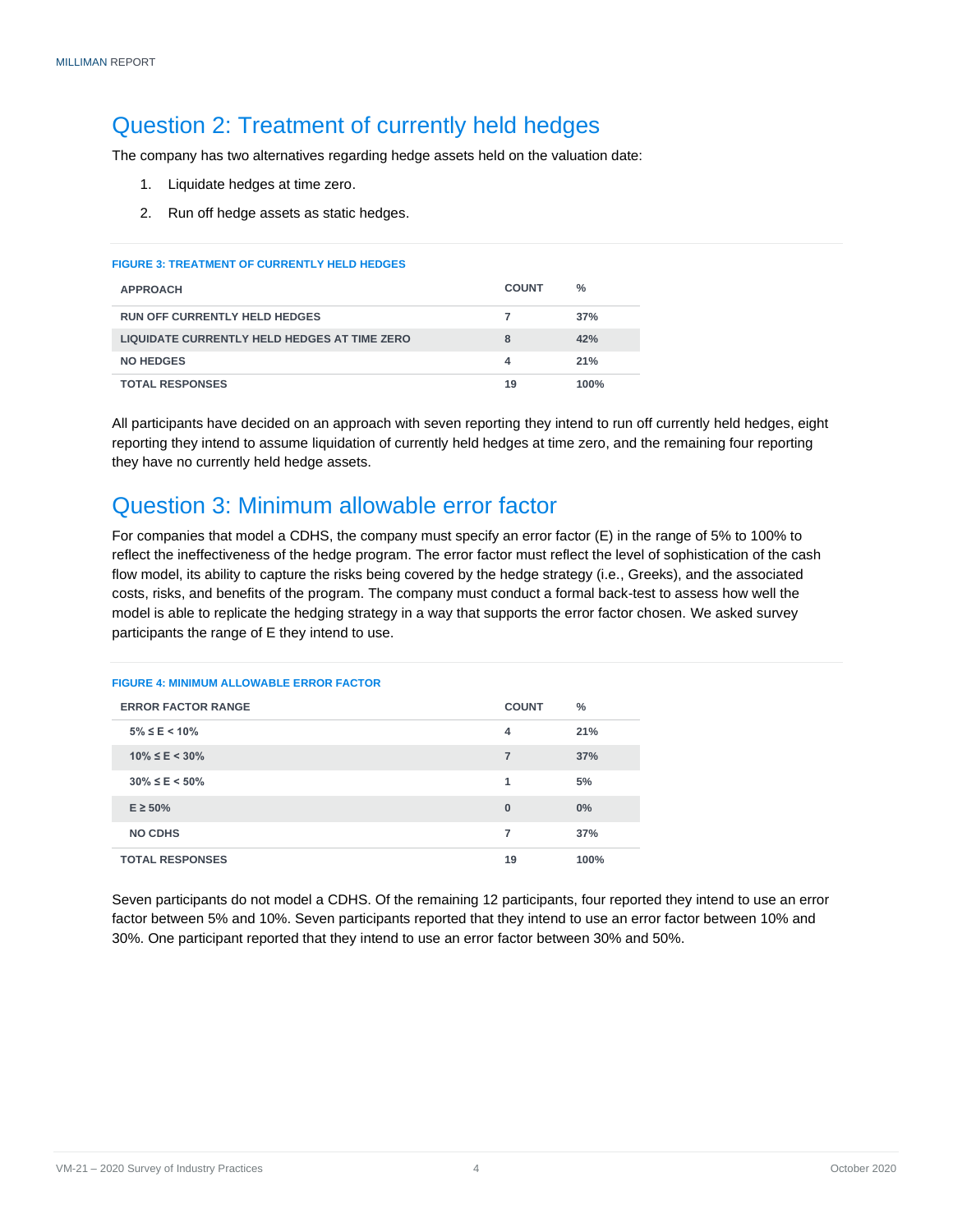### Question 4: CDHS modeling approach

For companies that intend to model a CDHS, there are two modeling approaches:

- 1. Implicit Method (aka, Cost of Reinsurance method): The effectiveness of the hedging strategy on future cash flows is evaluated, in part or in whole, outside of the stochastic cash flow model (e.g., calculating cost and benefit of hedging using the fair value of the hedged item, commonly the present value of rider claims less rider fees). The impact on the Company CTE70 (Best Efforts) should be commensurate with the degree of effectiveness of the strategy at reducing accumulated asset deficiencies.
- 2. Explicit Method: The projected hedge cash flows generated by the hedging program are modeled directly as part of the stochastic cash flow model.

#### **FIGURE 5: CDHS MODELING APPROACH**

| <b>APPROACH</b>        | <b>COUNT</b> | $\frac{0}{0}$ |
|------------------------|--------------|---------------|
| <b>IMPLICIT METHOD</b> | 4            | 21%           |
| <b>EXPLICIT METHOD</b> | 8            | 42%           |
| NO CDHS                | 7            | 37%           |
| <b>TOTAL RESPONSES</b> | 19           | 100%          |

Seven participants do not model a CDHS. Of the remaining 12 participants, four reported that they intend to use the Implicit Method. Eight reported that they intend to use the Explicit Method.

#### <span id="page-6-0"></span>Question 5: Standard Projection approach

For the Standard Projection calculation, companies can elect one of two alternatives:

- 1. Company Specific Market Path (CSMP) approach: This approach involves choosing scenarios from a set of at least 40 prescribed scenarios based on the Company CTE70 (Adjusted) according to a defined methodology. The Scenario Reserve for these paths is calculated by employing the same assumptions used in the calculation of the CTE70 (Adjusted) as well as a set of prescribed assumptions. These Scenario Reserves along with the CTE70 (Adjusted) are used to formulaically determine the Prescribed Projection Amount.
- 2. CTE with Prescribed Assumptions (CTEPA) approach. This approach involves calculating the CTE70 (Adjusted) using the same method as the Company CTE70 (Adjusted) but using prescribed assumptions in place of prudent estimate assumptions. As with the Company CTE70 (Best Efforts) and Company CTE70 (Adjusted) calculations, this approach also requires that the Scenario Reserve be equal to or in excess of the cash surrender value in aggregate on the valuation date.

| <b>FIGURE 6: PRESCRIBED PROJECTION AMOUNT APPROACH</b> |              |      |  |  |
|--------------------------------------------------------|--------------|------|--|--|
| <b>APPROACH</b>                                        | <b>COUNT</b> | $\%$ |  |  |
| <b>CSMP</b>                                            | 2            | 11%  |  |  |
| <b>CTEPA</b>                                           | 17           | 89%  |  |  |
| <b>TOTAL RESPONSES</b>                                 | 19           | 100% |  |  |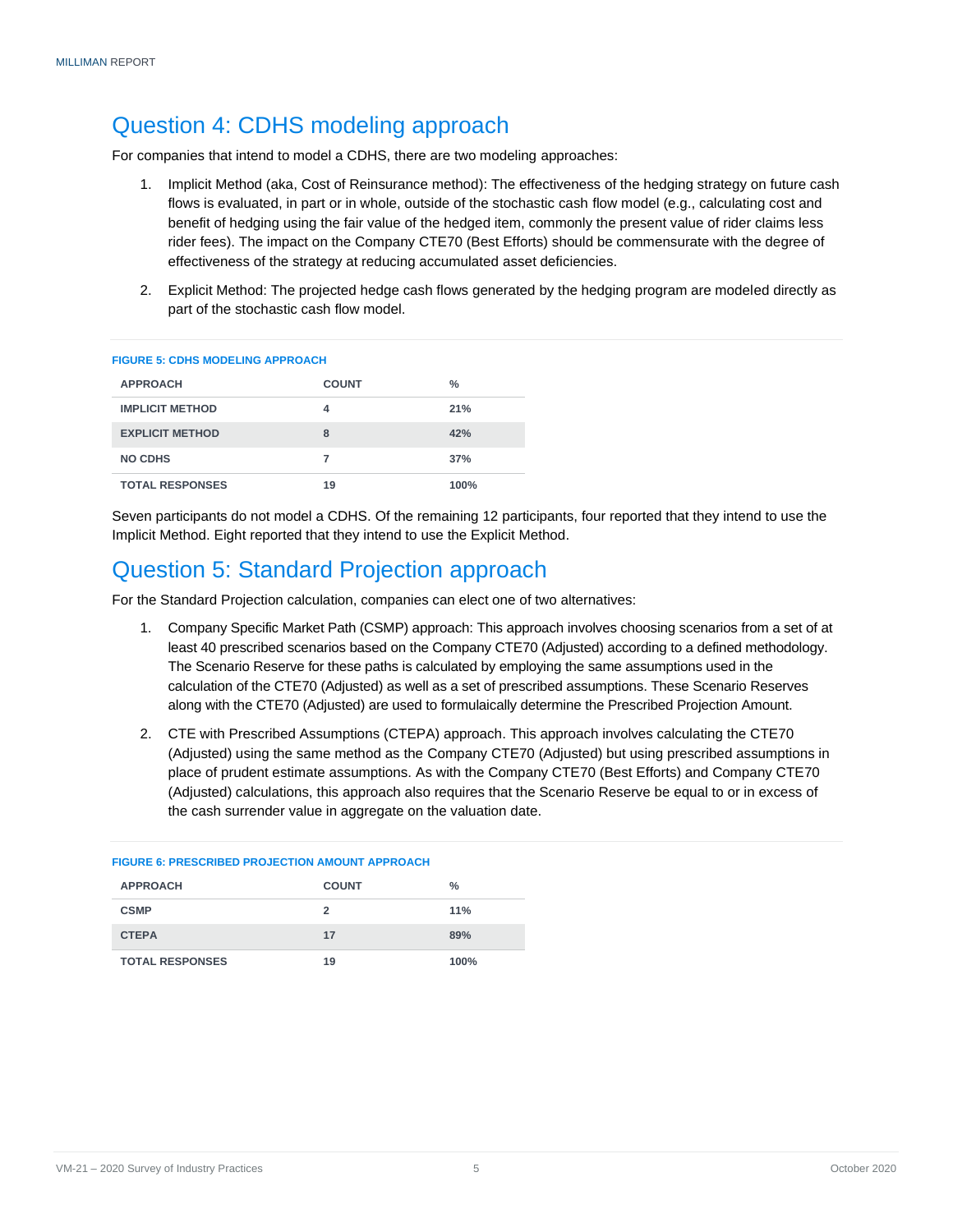Seventeen participants reported that they intend to use the CTEPA approach. Two reported that they intend to use CSMP approach. The industry skew toward the CTEPA approach is likely attributable to the intuitive nature of the calculation, since it is the same as the Company calculation but uses prescribed mortality, policyholder behavior, and expense assumptions rather than the analogous company assumptions. (This allows for a more commensurate comparison to the Company CTE70 (Adjusted) result). The CSMP approach also requires knowing the Company result beforehand, and so a dependency is created in the valuation process that does not exist under the CTEPA approach. Furthermore, under the CTEPA approach, companies can leverage the existing process used for the Company calculation rather than having to construct the 40 prescribed scenarios under the CSMP approach.

#### <span id="page-7-0"></span>Question 6: Withdrawal Delay Cohort Method simplification (WDCM)

To model the timing of initial withdrawal for certain Guaranteed Minimum Withdrawal Benefit (GMWB) and hybrid Guaranteed Minimum Income Benefit (GMIB) plans, it is required that the company model copies of each contract, with each copy assuming a different initial withdrawal period. The weight assigned to each copy is determined by a prescribed methodology ultimately based on the present value of future benefits associated with each potential withdrawal period, adjusted by an amount, depending on the product, to reflect a "never withdraw" cohort. To increase computational efficiency for the WDCM, two simplifications are specifically outlined in the requirements to reduce the number of modeled copies (though the carrier can choose another appropriate approach so long as results closely align with the full-blown prescribed approach):

- 1. Discard certain withdrawal ages: This simplification allows for the removal of certain withdrawal ages from the modeled set. These ages must be removed in such a manner that the remaining ages can be considered representative of the distribution.
- 2. Random sampling: This method involves using random sampling to assign only a small number of cohorts to each contract. This must also be done in a way that the cohorts modeled can be considered representative in aggregate.

| <b>SIMPLIFICATION</b>                  | <b>COUNT</b> | $\%$ |
|----------------------------------------|--------------|------|
| <b>DISCARD CERTAIN WITHDRAWAL AGES</b> | 5            | 26%  |
| <b>RANDOM SAMPLING METHOD</b>          | 11           | 58%  |
| <b>UNDECIDED</b>                       | 1            | 5%   |
| <b>NOT APPLICABLE</b>                  | 1            | 5%   |
| <b>OTHER (PLEASE SPECIFY)</b>          | 1            | 5%   |
| <b>TOTAL RESPONSES</b>                 | 19           | 100% |

#### **FIGURE 7: WITHDRAWAL DELAY COHORT METHOD SIMPLIFICATION**

<span id="page-7-1"></span>One participant reported that this does not apply as they have no GMWBs or hybrid GMIBs (noted as "not applicable" in Figure 7 above). Another participant is still undecided on what simplification method to implement. Of the remaining 17 participants, 11 reported that they intend to use the random sampling method. Five reported that they intend to discard certain withdrawal ages. One participant reported that they intend to use a different method, specifically grouping policies of similar, strategically selected attained ages.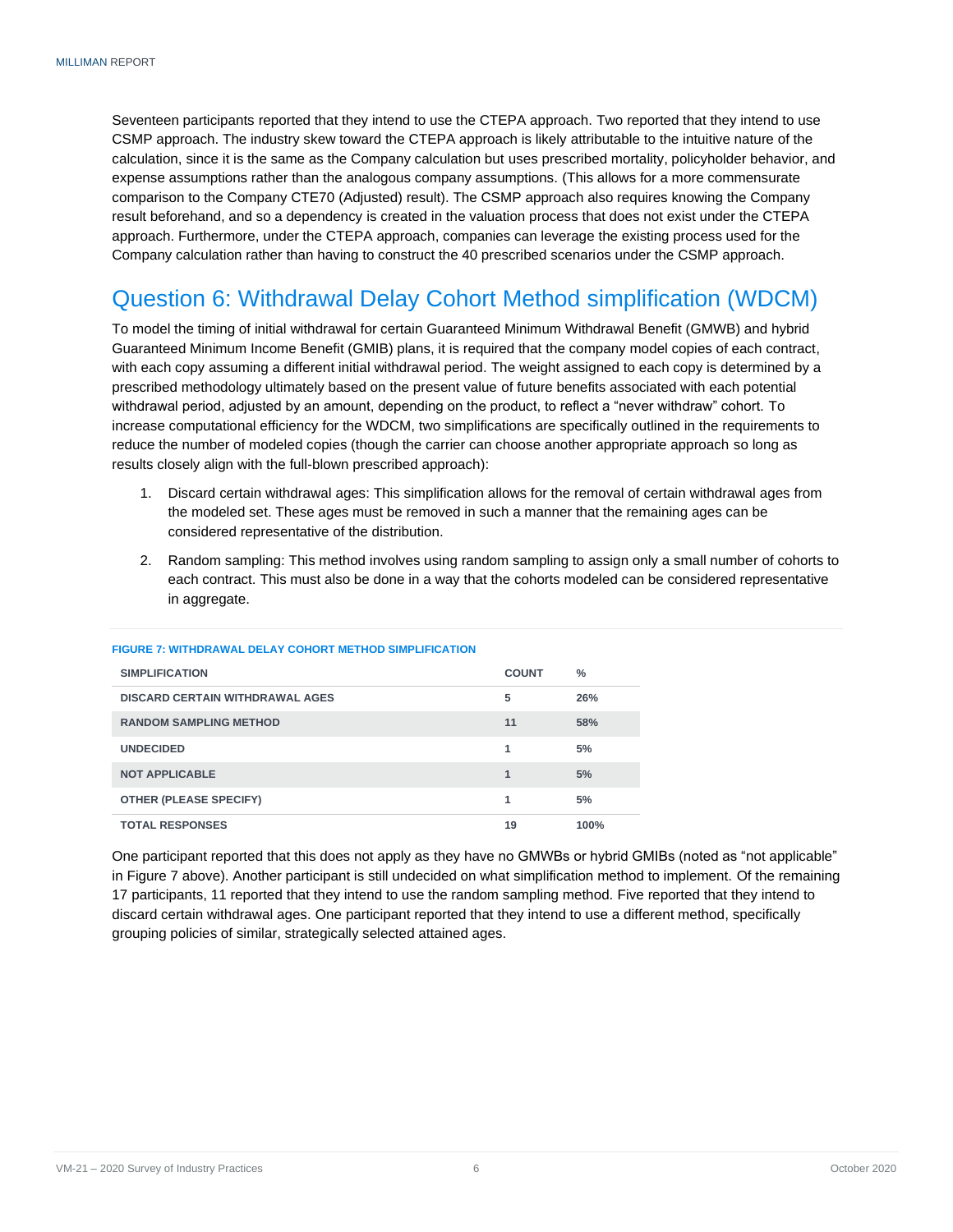### Question 7: RBC C-3 calculation of tax approach

For the RBC C-3 calculation, companies can reflect the impact of taxes in one of two ways:

- 1. Macro Tax Adjustment: Under this method, taxes are incorporated as a top-side adjustment to the pretax distribution of results produced by the VM-21 reserve calculation (on a CTE 98 basis).
- 2. Specific Tax Recognition: Models taxes explicitly in the cash flow model.

| <b>FIGURE 8: RBC C-3 TAX APPROACH</b>      |              |       |
|--------------------------------------------|--------------|-------|
| <b>APPROACH</b>                            | <b>COUNT</b> | %     |
| <b>MACRO TAX ADJUSTMENT</b>                | 19           | 100%  |
| <b>SPECIFIC TAX RECOGNITION ADJUSTMENT</b> | $\Omega$     | $0\%$ |
| <b>TOTAL RESPONSES</b>                     | 19           | 100%  |

All participants use the Macro Tax Adjustment approach. This is likely due to the Macro Tax Adjustment being operationally easier (i.e., leveraging already calculated VM-21 results) as well as allowing for the use of higher (i.e., pre-tax) discount rates relative to the Specific Tax Recognition Adjustment. This impact can be material depending on the duration of the company's liabilities. Given that the removal of the working reserve change under VM-21 has typically led to GPVAD occurring toward the end of the projection, the materiality of the discount impact is further compounded by this change.

### <span id="page-8-0"></span>Question 8: RBC C-3 charge smoothing

In calculating the RBC C-3 capital requirement, companies are permitted to use a smoothing method to minimize volatility in the capital requirement from period to period. We asked participants whether they intend to use smoothing for the RBC C-3 capital calculation.

| <b>FIGURE 9: RBC C3 SMOOTHING</b> |              |               |
|-----------------------------------|--------------|---------------|
| <b>APPROACH</b>                   | <b>COUNT</b> | $\frac{0}{0}$ |
| <b>YES</b>                        | 6            | 32%           |
| <b>NO</b>                         | 11           | 58%           |
| <b>UNDECIDED</b>                  | 2            | 11%           |
| <b>TOTAL RESPONSES</b>            | 19           | 100%          |

<span id="page-8-1"></span>Two participants reported that they were undecided at the time of this survey. Of the remaining 17 participants, 11 reported that they do not intend to use smoothing. Six participants reported that they do intend to use smoothing in the capital calculation.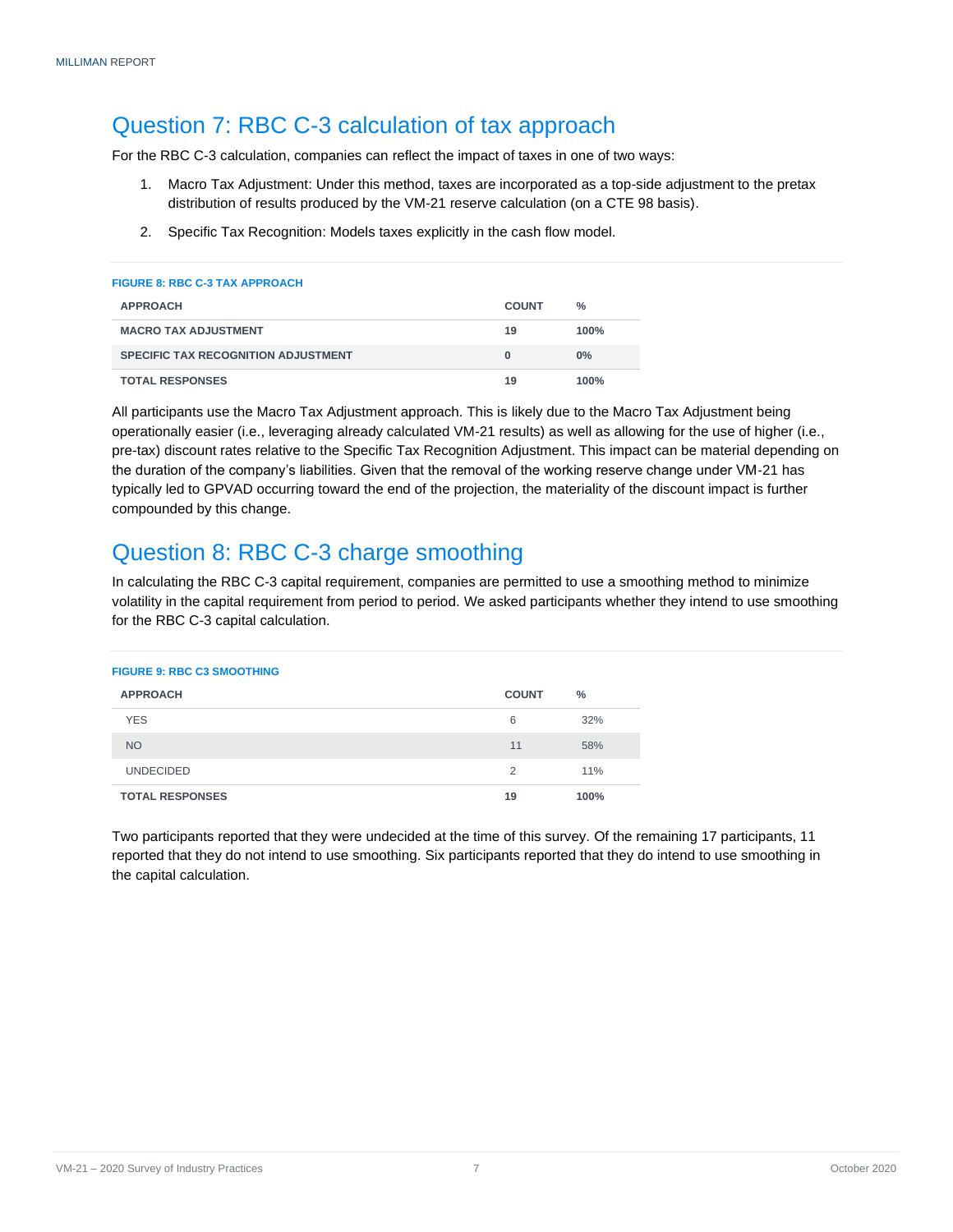#### Question 9: VM-21 phase-in

Companies are allowed to phase in to the new VM-21 requirements over a period of up to 36 months, or up to seven years with permission of the domiciliary commissioner. We asked participants whether they intend to use the phasein period, and for how long.

| <b>FIGURE 10: USE OF PHASE-IN</b>           |              |               |
|---------------------------------------------|--------------|---------------|
| <b>APPROACH</b>                             | <b>COUNT</b> | $\frac{0}{0}$ |
| <b>PHASE-IN <math>\leq</math> 36 MONTHS</b> | 2            | 11%           |
| PHASE-IN > 36 MONTHS                        | $\bf{0}$     | $0\%$         |
| <b>IMMEDIATE ELECTION</b>                   | 17           | 89%           |
| <b>TOTAL RESPONSES</b>                      | 19           | 100%          |

Two participants reported that they intend to use the allowable 36-month phase-in period, while 17 participants reported that they intend to move to the new requirements immediately upon the effective date. No participants reported that they intend to request longer than a 36-month phase-in period.

#### <span id="page-9-0"></span>Question 10: Allocation of aggregate reserve to contract level

The requirements dictate that the aggregate reserve in excess of the cash surrender value be allocated to the contract level. The method used is at the discretion of the company. However, the method must use a risk-adjusted measure reflecting the risk of the product relative to the cash surrender value. The measure of risk must account for risk-mitigation programs, including hedge programs and reinsurance. We asked participants an open-ended question regarding the risk measure they intend to use to allocate aggregate reserves to the contract level.

Two participants reported that they were undecided at the time of this survey. Of the remaining 17, 11 of them reported using the net amount at risk with the remaining six using the following:

- 1. Benefit base.
- 2. AG-43 Standard Scenario Amount.
- 3. Present value of guaranteed benefit payments as of valuation date.
- 4. Reserves calculated with and without reinsurance are allocated to reinsurers based on seriatim risk-adjusted results.
- 5. New York Regulation 213 reserve.
- <span id="page-9-1"></span>6. Present value of accumulated cash flows over the cash value.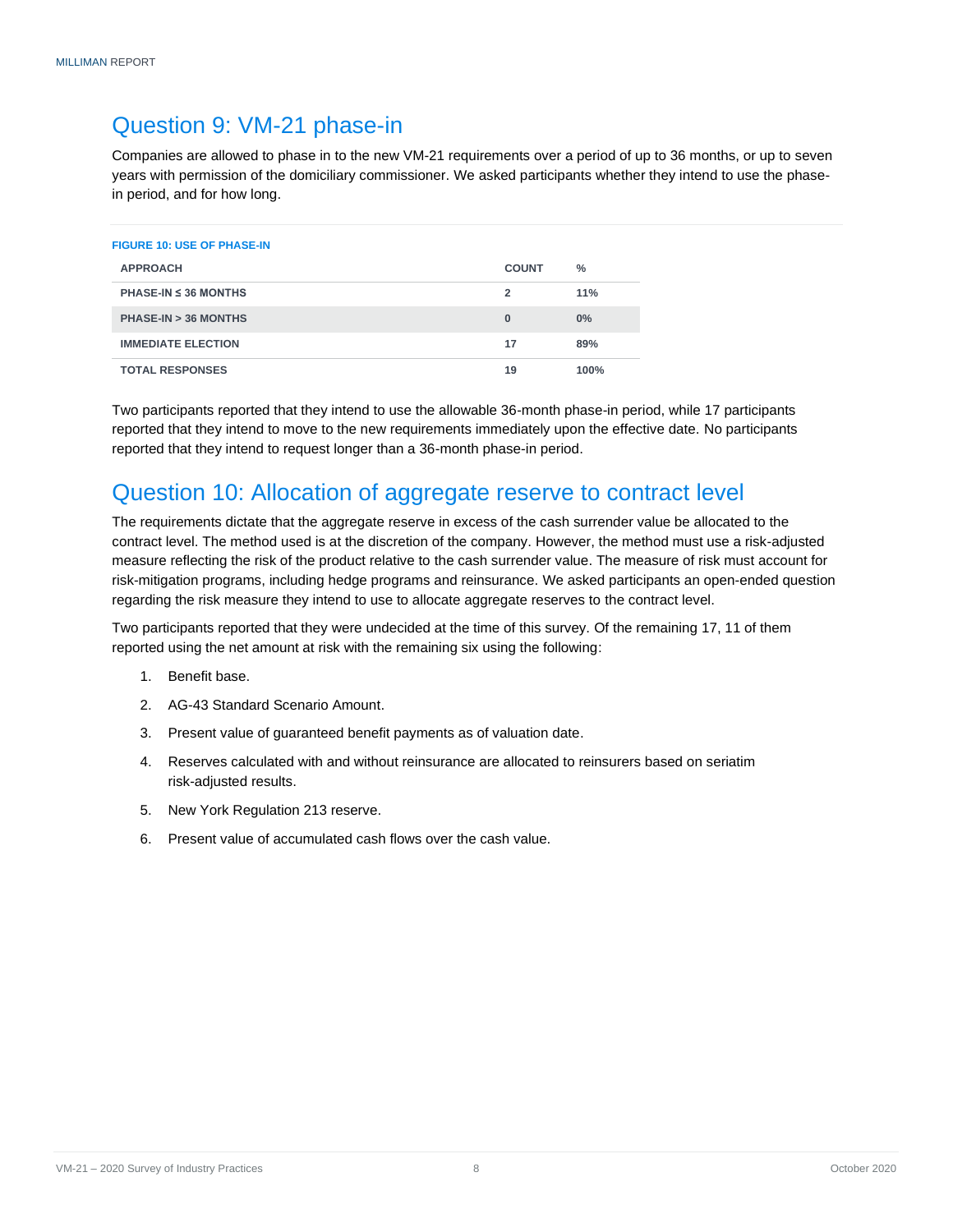### Question 11: Compliance demonstration for modeled investment strategy

Under VM-21, the modeled investment strategy and any non-prescribed asset spreads shall be adjusted as necessary such that the aggregate reserve produced is not less than that which would be generated by substituting an alternative strategy in which all fixed income assets are non-callable corporate bonds with a credit quality blend of 50% A-rated and 50% AA-rated. We asked participants how they plan to demonstrate compliance with this requirement.

#### **FIGURE 11: INVESTMENT STRATEGY COMPLIANCE DEMONSTRATION**

| <b>APPROACH</b>                                                                                                                                                          | <b>COUNT</b>   | $\frac{0}{0}$ |
|--------------------------------------------------------------------------------------------------------------------------------------------------------------------------|----------------|---------------|
| Use a 50% AA/50% A reinvestment strategy as the baseline strategy.                                                                                                       | 9              | 47%           |
| Full rerun using the 50% AA/50% A reinvestment strategy in place of the<br>company's baseline reinvestment strategy.                                                     | 3              | 16%           |
| Compare the initial and ultimate net spreads in the baseline reinvestment<br>strategy to the initial and ultimate spreads for the 50% AA/50% A<br>reinvestment strategy. | 2              | 11%           |
| Undecided                                                                                                                                                                | 3              | 16%           |
| Other (Please Specify)                                                                                                                                                   | $\overline{2}$ | 11%           |
| <b>TOTAL RESPONSES</b>                                                                                                                                                   | 19             | 100%          |

Three participants reported that they were undecided at the time of this survey. Of the remaining 16 participants, nine reported that they intend to align the calculated reserve with the floor by using 50%/50% A and AA reinvestment strategy as the baseline reinvestment strategy. Three participants reported that they intend to perform a full rerun with 50%/50% A and AA in place of the baseline reinvestment strategy. Two participants reported that they intend to compare initial and ultimate spreads in the baseline reinvestment strategy to initial and ultimate spreads for the 50%/50% A and AA reinvestment strategy. Two participants reported that they intend to use a different methodology that basically reduces to using the alternative reinvestment strategy as the baseline reinvestment strategy with an annual calibration to prove the alternative reinvestment strategy generates higher reserves than when using the company's reinvestment strategy.

Of the two that reported they intend to use a different strategy, one reported that it intends to use a 100% AA reinvestment strategy as the baseline reinvestment strategy. The other participant reported that they intend to perform a single run with a reinvestment strategy producing lower spreads, then annually rerun both strategies as of the same date to validate the approach.

<span id="page-10-0"></span>It should be noted that regulators have indicated that companies perform both the alternative reinvestment strategy and the company baseline strategy.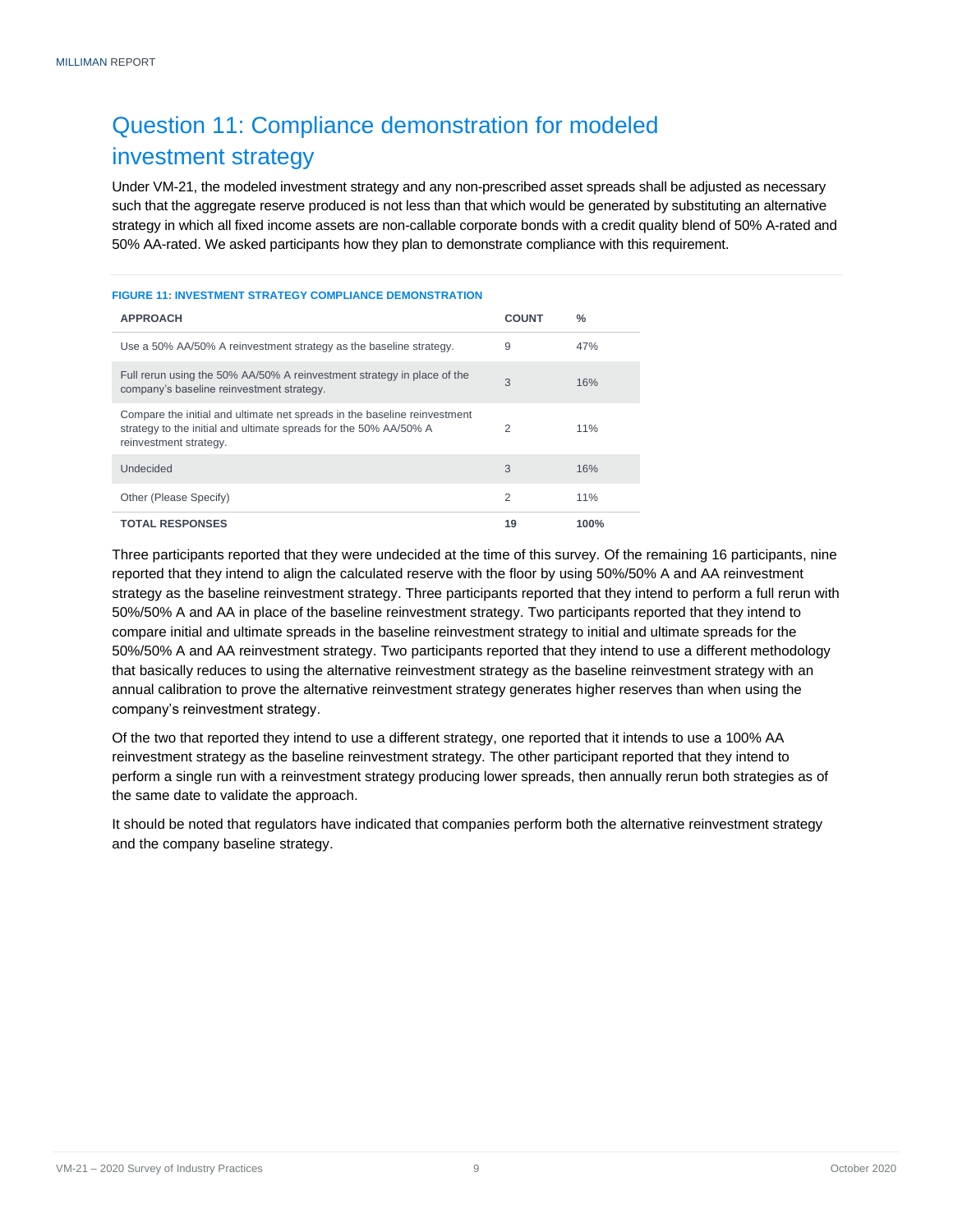#### Question 12: Adoption of SSAP 108 for interest rate hedges

Under the VM-21 framework, companies are permitted to reflect a deferred asset or liability for fair value fluctuations in interest rate hedges under SSAP 108. We asked participants if they intend to adopt this practice.

#### **FIGURE 12: ADOPTION OF SSAP 108**

| <b>APPROACH</b>        | <b>COUNT</b> | $\frac{0}{0}$ |
|------------------------|--------------|---------------|
| <b>YES</b>             | 5            | 26%           |
| <b>NO</b>              | 11           | 58%           |
| <b>UNDECIDED</b>       | 3            | 16%           |
| <b>TOTAL RESPONSES</b> | 19           | 100%          |

Three participants reported that they were undecided at the time of this survey. Of the remaining 16 participants, 11 reported that they do not intend to adopt SSAP 108 treatment for interest rate hedges. Five participants reported that they do intend to adopt SSAP 108 treatment.

#### <span id="page-11-0"></span>Question 13: VM-21 preparedness

We asked survey participants to rank their preparedness to implement VM-21 on a scale of 1 (least prepared) to10 (most prepared). Below is a summary of the responses.

| <b>FIGURE 13: PREPAREDNESS FOR VM-21</b> |                |      |  |
|------------------------------------------|----------------|------|--|
| <b>RANK*</b>                             | <b>COUNT</b>   | $\%$ |  |
| 10                                       | 5              | 26%  |  |
| 9                                        | $\overline{7}$ | 37%  |  |
| 8                                        | $\overline{4}$ | 21%  |  |
| 7                                        | 1              | 5%   |  |
| 6                                        | $\overline{2}$ | 11%  |  |
| <b>TOTAL RESPONSES</b>                   | 19             | 100% |  |

\* Some participants elected half ranks between the integers of 1 to 10. These were rounded up for the purposes of this table.

<span id="page-11-1"></span>All participants rated themselves at or above a 6 with 84% rating themselves at an 8 or better. The overall average level of preparedness was 8.5. This is significantly higher than the overall 5.9 rating in the 2019 version of this survey.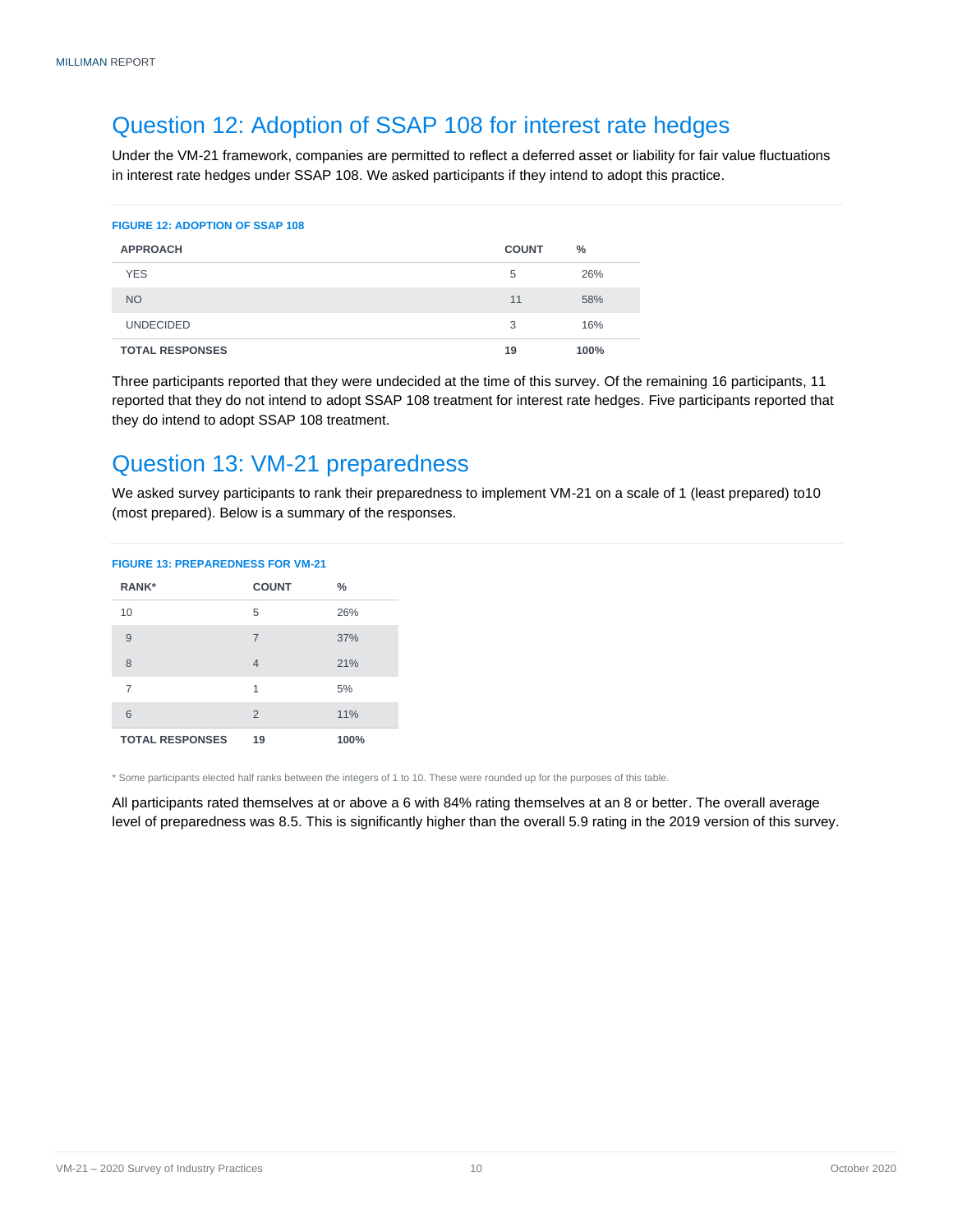#### Question 14: VM-21 implementation challenges

We asked participants the open-ended question of what they view as the biggest challenges to implementation. While the responses were generally diverse, some concerns were more prevalent.

- 1. Of the participants, 42% explicitly cited concern surrounding the implementation of the WDCM. The WDCM was also the largest concern among participants in last year's study
	- a. Of those, 25% explicitly cited run time as the primary or secondary concern of the WDCM.
- 2. Of the participants, 21% explicitly cited concern surrounding the variable annuity specific VM-31 disclosure requirements.
- 3. Of the participants, 16% cited concern regarding the deviation from the standard in New York.
- 4. Of the participants, 26% cited concern surrounding resource constraints.

Other key issues cited included:

- 1. Implementing prescribed assumptions for Standard Projection Amount.
- 2. Some companies are in the midst of software conversions and/or have concerns about receiving VM-21 compliant models from software vendors.
- 3. Developing a risk-adjusted measure to allocate excess reserves to contract level.

#### <span id="page-12-0"></span>Question 15: Flooring interest rates in sensitivities

We asked participants the open-ended question of whether they intend to floor interest rates when performing sensitivities involving immediate down shocks to starting interest rates due to the current low interest rate environment. Their responses are summarized below.

|  |  | FIGURE 14: INITIAL YIELD CURVE FLOOR IN DOWN SHOCK INTEREST RATE SENSITIVITIES |
|--|--|--------------------------------------------------------------------------------|
|  |  |                                                                                |

| <b>FLOOR</b>           | <b>COUNT</b> | $\%$ |
|------------------------|--------------|------|
| Undecided              | 1            | 5%   |
| No floor               | 6            | 32%  |
| Unspecified floor      | 4            | 21%  |
| 1 basis point floor    | 6            | 32%  |
| 0% floor               | 2            | 11%  |
| <b>TOTAL RESPONSES</b> | 19           | 100% |

The limitations of the Academy Interest Rate Generator used for VM-21 (and other principles based reserving applications) in a low environment are a result of the inability to generate negative interest rates. This is an issue given that the 20-year Treasury rate is currently in the neighborhood of the default value for the soft floor on the long rate. This default value is equal to 1.15%. By way of comparison, over the third quarter of 2020 for example, the average 20-year Treasury rate equaled 1.14%.

<span id="page-12-1"></span>So as actual interest rates fall towards the 1.15% default threshold, reserves will increase (which can be thought of as normal behavior) but as actual interest rates fall below 1.15%, the generated average rates at any tenor start to increase and so reserves will decrease (which does not follow the normal behavior).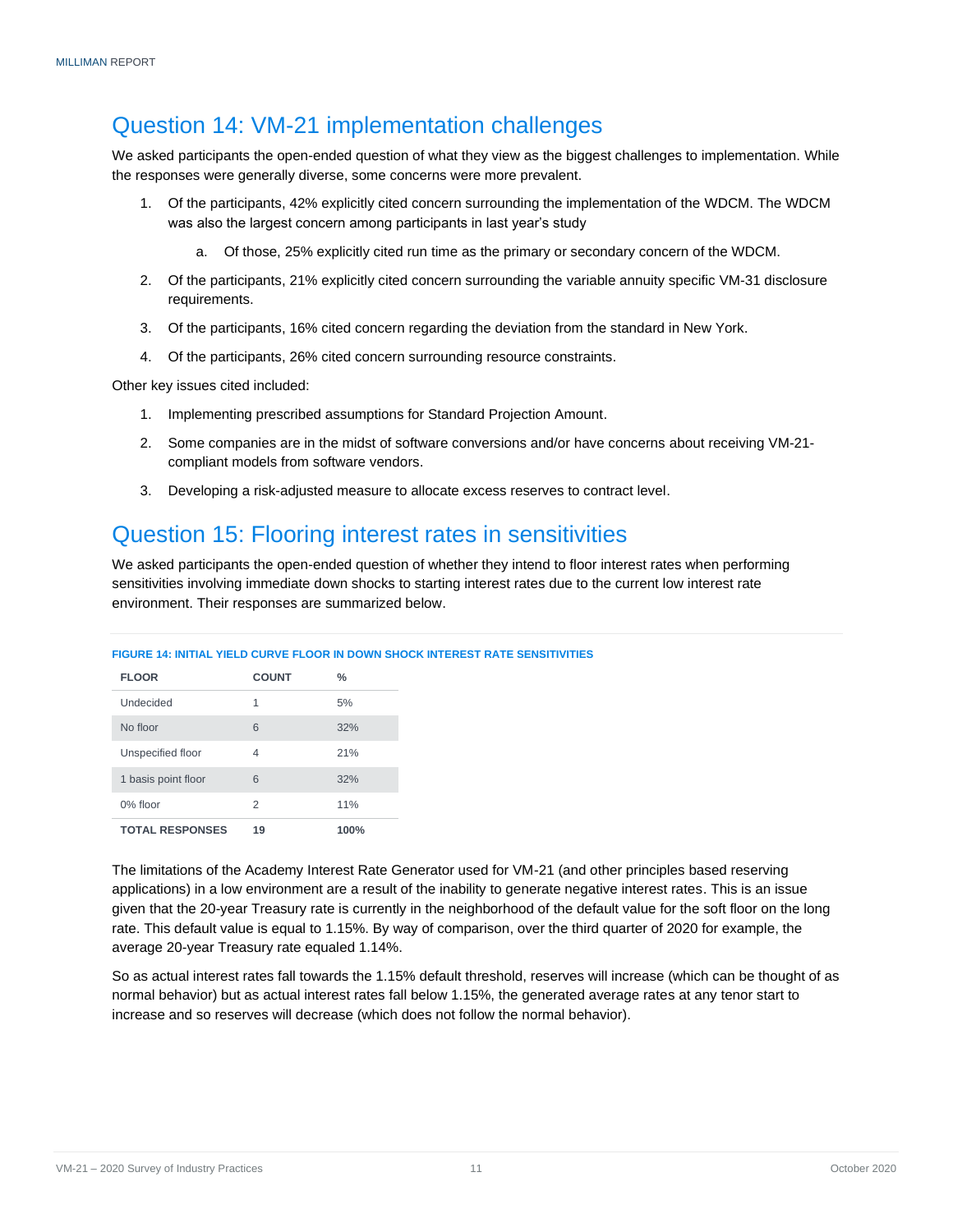#### Question 16: Age of RMD shock during the WDCM

The 2019 SECURE Act changed the required minimum distribution (RMD) age from 70 ½ to 72. VM-21 prescribed a shock at age 71 for qualified policies (in recognition of the fact that a qualified policyholder will have an increased likelihood of taking withdrawals once the RMD age is reached) but was written before the SECURE Act was passed in December 2019. We asked participants the age at which they intend to apply the prescribed RMD shock. Below is a summary of their responses.

### **FIGURE 15: AGE OF RMD SHOCK DURING WDCM AGE COUNT %** 70 1 6% 71 5 28%

| <b>TOTAL RESPONSES</b> | 18 | 100% |
|------------------------|----|------|
| Not applicable         | 1  | 6%   |
| Not modeling shock     | 1  | 6%   |
| Undecided              | 2  | 11%  |
| 73                     | 2  | 11%  |
| 72                     | 6  | 33%  |

One participant (with business in scope) did not answer, another does not have business is in scope of the WDCM, another is choosing not to model the RMD shock, and two others are still undecided. Of the remaining 14, most are intending to follow either VM-21 as written (and apply the shock at age 71) or move the shock to age 72 under the SECURE Act. Two participants are applying the shock at attained age 73 and another participant is applying the shock at age 70.

### <span id="page-13-0"></span>Question 17: Additional Invested Assets under the Indirect Method

We asked the 13 participants intending to derive the Net Asset Earned Rates under the Indirect Method the openended question of how they define the additional invested asset portfolio. Their answers are summarized below.

<span id="page-13-1"></span>

| <b>FIGURE 16: ADDITIONAL INVESTED ASSETS UNDER THE INDIRECT METHOD</b>                                                                                           |              |      |  |
|------------------------------------------------------------------------------------------------------------------------------------------------------------------|--------------|------|--|
| <b>AIA DEFINITION</b>                                                                                                                                            | <b>COUNT</b> | $\%$ |  |
| 100% cash invested according to Company reinvestment strategy                                                                                                    | 6            | 46%  |  |
| Similar portfolio mix as the General Account Assets supporting the VA block                                                                                      | 4            | 31%  |  |
| A mix of the two strategies above                                                                                                                                |              | 15%  |  |
| 100% cash invested according to the prescribed A/AA corporate bond reinvestment<br>strategy using a rolled earned rate method to approximate reinvestment yields |              | 8%   |  |
| <b>TOTAL RESPONSES</b>                                                                                                                                           | 13           | 100% |  |

#### **FIGURE 16: ADDITIONAL INVESTED ASSETS UNDER THE INDIRECT METHOD**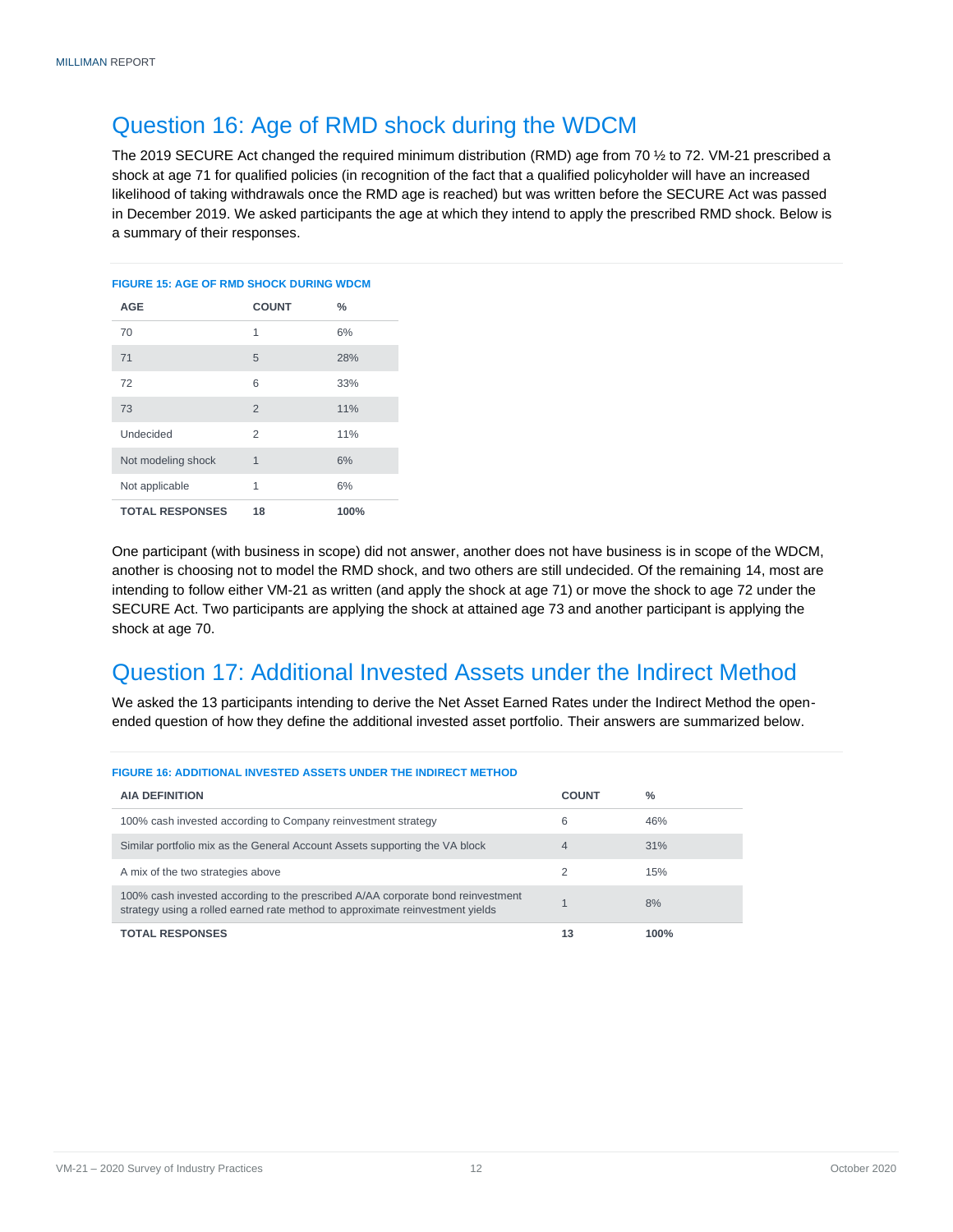### Question 18: Discount rate under the Direct Iteration Method

We asked the six participants intending to iteratively solve for the Starting Assets using the Direct Iteration Method the open-ended question of what discount rate they are using to discount VAGLB excess claims. (Since, under this approach Net Asset Earned Rates are not explicitly needed since no discounting of accumulated deficiencies is performed). Their answers are listed below.

#### **FIGURE 17: DISCOUNT RATE UNDER THE DIRECT METHOD**

| <b>DISCOUNT RATE</b>                                                                                                    | <b>COUNT</b>   | $\frac{0}{2}$ |
|-------------------------------------------------------------------------------------------------------------------------|----------------|---------------|
| No present value is calculated and/or the projection period is sufficiently long enough to<br>capture all material risk | ◠              | 33%           |
| NAERs are calculated separately for this purpose                                                                        | $\overline{2}$ | 33%           |
| A single rate across all scenarios that is closely related to the average NAER reduced<br>by a margin                   |                | 17%           |
| Reinvestment rate at the time of excess claims                                                                          |                | 17%           |
| <b>TOTAL RESPONSES</b>                                                                                                  | 6              | 100%          |

#### <span id="page-14-0"></span>Question 19: Adopting the Alternative Methodology

All but one participant do not intend to use the Alternative Methodology for any part of their VA business.

#### <span id="page-14-1"></span>Question 20: VM-21 stochastic scenario count

We asked participants how many stochastic scenarios they intend to use for VM-21. Below is a summary of their responses.

#### **FIGURE 18: VM-21 STOCHASTIC SCENARIO COUNT**

| <b>SCENARIOS</b>       | <b>COUNT</b> | $\frac{0}{2}$ |
|------------------------|--------------|---------------|
| $X \leq 1000$          | 17           | 89%           |
| $1000 < X \leq 2500$   | 1            | 5%            |
| $2500 < X \leq 5000$   | 1            | 5%            |
| <b>TOTAL RESPONSES</b> | 19           | 100%          |

<span id="page-14-2"></span>All but two participants intend to use 1,000 scenarios or less with one participant intending to use between 2,500 and 1,000, and another intending to use between 2,500 and 5,000.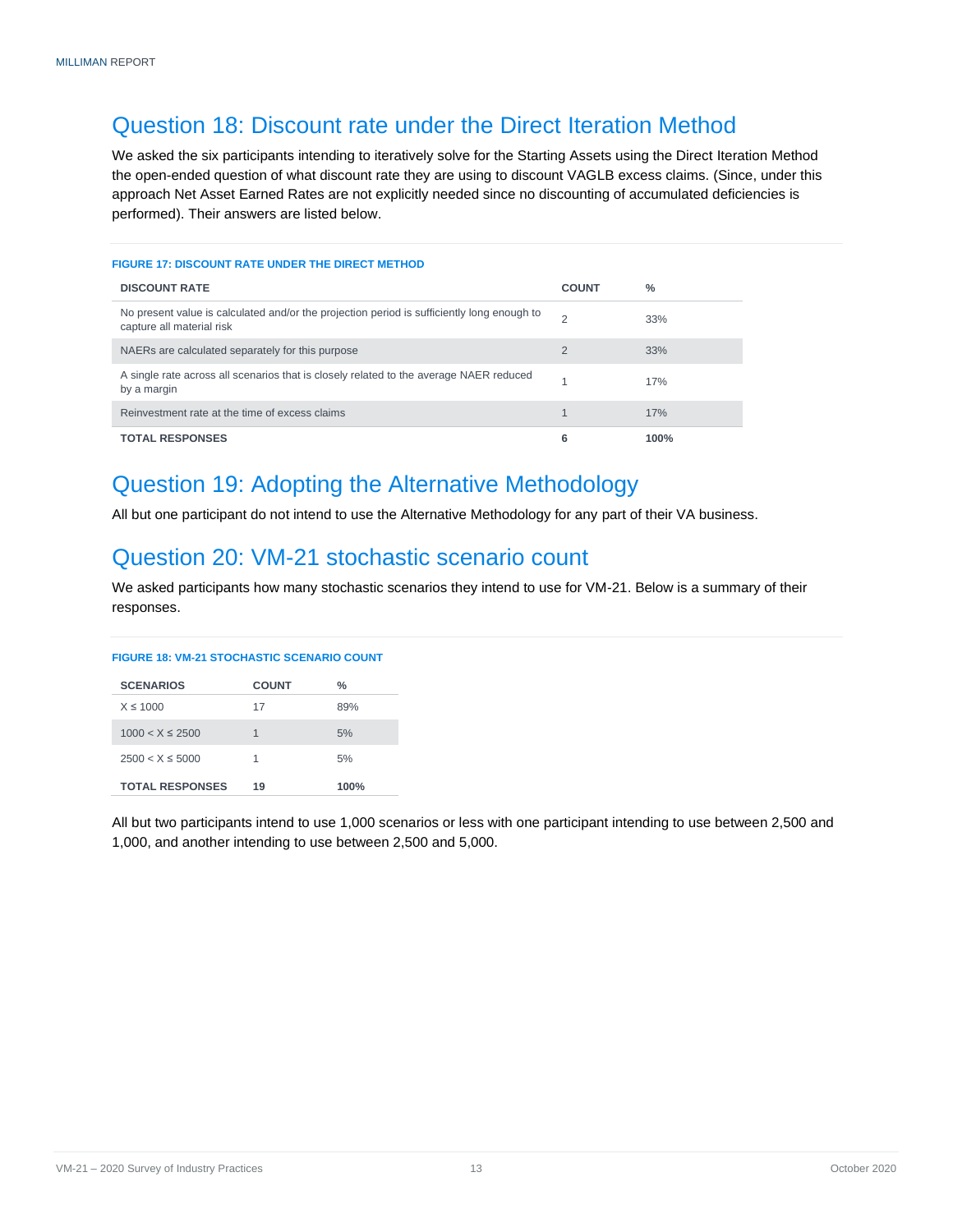#### Question 21: VM-21 stochastic scenario count versus AG-43 count

We asked participants how their VM-21 stochastic scenario count compares to their AG-43 stochastic scenario count. Below is a summary of their responses.

#### **FIGURE 19: VM-21 STOCHASTIC SCENARIO COUNT VERSUS AG-43 COUNT**

| <b>SCENARIOS</b>          | <b>COUNT</b> | $\frac{0}{2}$ |
|---------------------------|--------------|---------------|
| The same                  | 17           | 89%           |
| VM-21 uses more scenarios | 2            | 11%           |
| VM-21 uses less scenarios | $\Omega$     | $0\%$         |
| <b>TOTAL RESPONSES</b>    | 19           | 100%          |

All participants that intend to use 1,000 or fewer VM-21 stochastic scenarios indicated the scenario count matches that used in AG-43. The two participants that reported they intend to use more than 1,000 scenarios indicate the VM-21 stochastic scenario count is higher than under AG-43.

### <span id="page-15-0"></span>Question 22: Applicability of New York Regulation 213

All but two participants are subject to New York Regulation 213. These two participants did not provide answers to the following questions as they all pertain to this regulation. An additional participant that is subject to the regulation did not provide responses. Accordingly, all subsequent questions only have 16 responses.

As noted earlier, many companies are still working through their New York Regulation 213 implementation.

### <span id="page-15-1"></span>Question 23: Factor for GMWB business in Systematic Withdrawal

For GMWB business under New York Regulation 213, no factor is explicitly stated to apply to the guaranteed annual withdrawal amount in the Minimum Reserve. This is in contrast to VM-21, which states that when the account value is positive, a factor of 90% will apply for Lifetime GMWBs and 70% for non-Lifetime GMWBs, while if the account value is depleted a factor of 100% will apply. We asked participants the open-ended question of which, if any, factor they intend to apply to the guaranteed annual withdrawal amount.

<span id="page-15-2"></span>

| <b>FACTOR</b>                                                                                               | <b>COUNT</b>   | $\%$ |
|-------------------------------------------------------------------------------------------------------------|----------------|------|
| Not applicable                                                                                              | 5              | 31%  |
| Undecided                                                                                                   | 3              | 19%  |
| 100% at all times                                                                                           | 4              | 25%  |
| 90% for lifetime, 70% for non-lifetime GMWBs while the AV is positive, switching to<br>100% at AV depletion | $\overline{4}$ | 25%  |
| <b>TOTAL RESPONSES</b>                                                                                      | 16             | 100% |

#### **FIGURE 20: GMWB GUARANTEED ANNUAL WITHDRAWAL AMOUNT FACTOR IN THE MINIMUM RESERVE**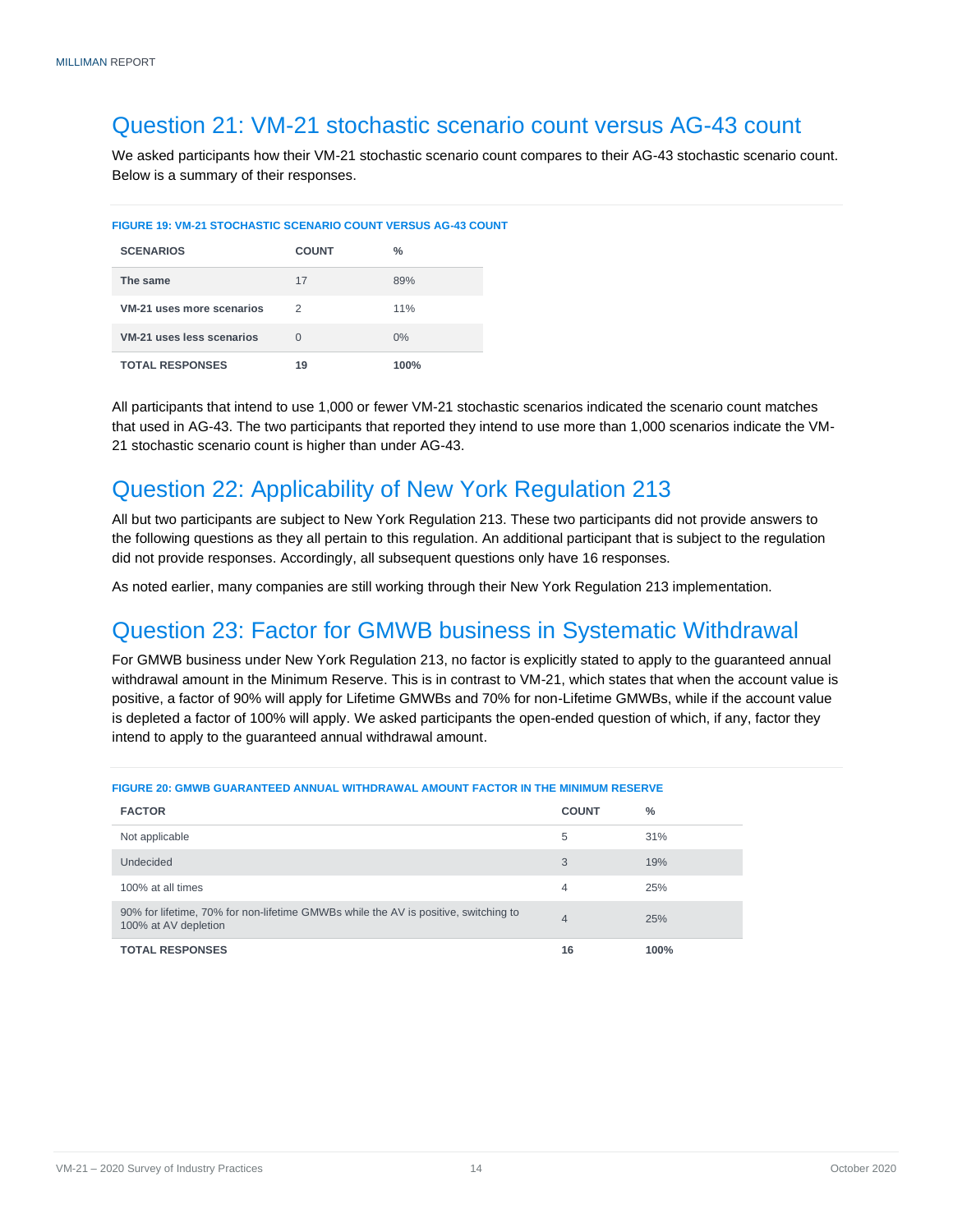#### Question 24: WDCM Simplifications

Unlike VM-21, New York Regulation 213 does not explicitly state that simplifying methods for the WDCM are allowed. We asked participants the open-ended question on which, if any, simplification they intend to use for the WDCM under New York Regulation 213.

| <b>FIGURE 21: WDCM SIMPLIFICATIONS UNDER NY REG 213</b> |                |      |  |
|---------------------------------------------------------|----------------|------|--|
| <b>SIMPLIFICATION</b>                                   | <b>COUNT</b>   | $\%$ |  |
| No applicable business                                  | 6              | 38%  |  |
| <b>Undecided</b>                                        | $\overline{2}$ | 13%  |  |
| Same simplification used for VM-21                      |                | 44%  |  |
| No simplification                                       | $\overline{A}$ | 6%   |  |
| <b>TOTAL RESPONSES</b>                                  | 16             | 100% |  |

#### <span id="page-16-0"></span>Question 25: Modeling policies with multiple guarantees

New York Regulation 213 states that "for annuity contracts with multiple guaranteed benefits, the minimum reserve shall be the greatest of the respective minimum reserves at the valuation date for each benefit disregarding all other guaranteed benefits." We asked participants the open-ended question on how they intend to conform to this requirement.

<span id="page-16-1"></span>

| <b>MODELING APPROACH</b>                                                                                                              | <b>COUNT</b> | $\frac{0}{2}$ |
|---------------------------------------------------------------------------------------------------------------------------------------|--------------|---------------|
| No applicable business                                                                                                                | 4            | 25%           |
| Model in exactly the same way as under VM-21                                                                                          | 9            | 56%           |
| Perform tests to assume the most valuable benefit to the policyholder and model<br>reserves using this single most valuable quarantee |              | 6%            |
| Compute a separate reserve for each guarantee (with all other guarantees turned off)<br>and take the maximum                          | 1            | 6%            |
| Use vendor approach                                                                                                                   | 1            | 6%            |
| <b>TOTAL RESPONSES</b>                                                                                                                | 16           | 100%          |

#### VM-21 – 2020 Survey of Industry Practices and the state of the state 15 october 2020 Survey of Industry Practices and the state of the state of the state of the state of the state of the state of the state of the state of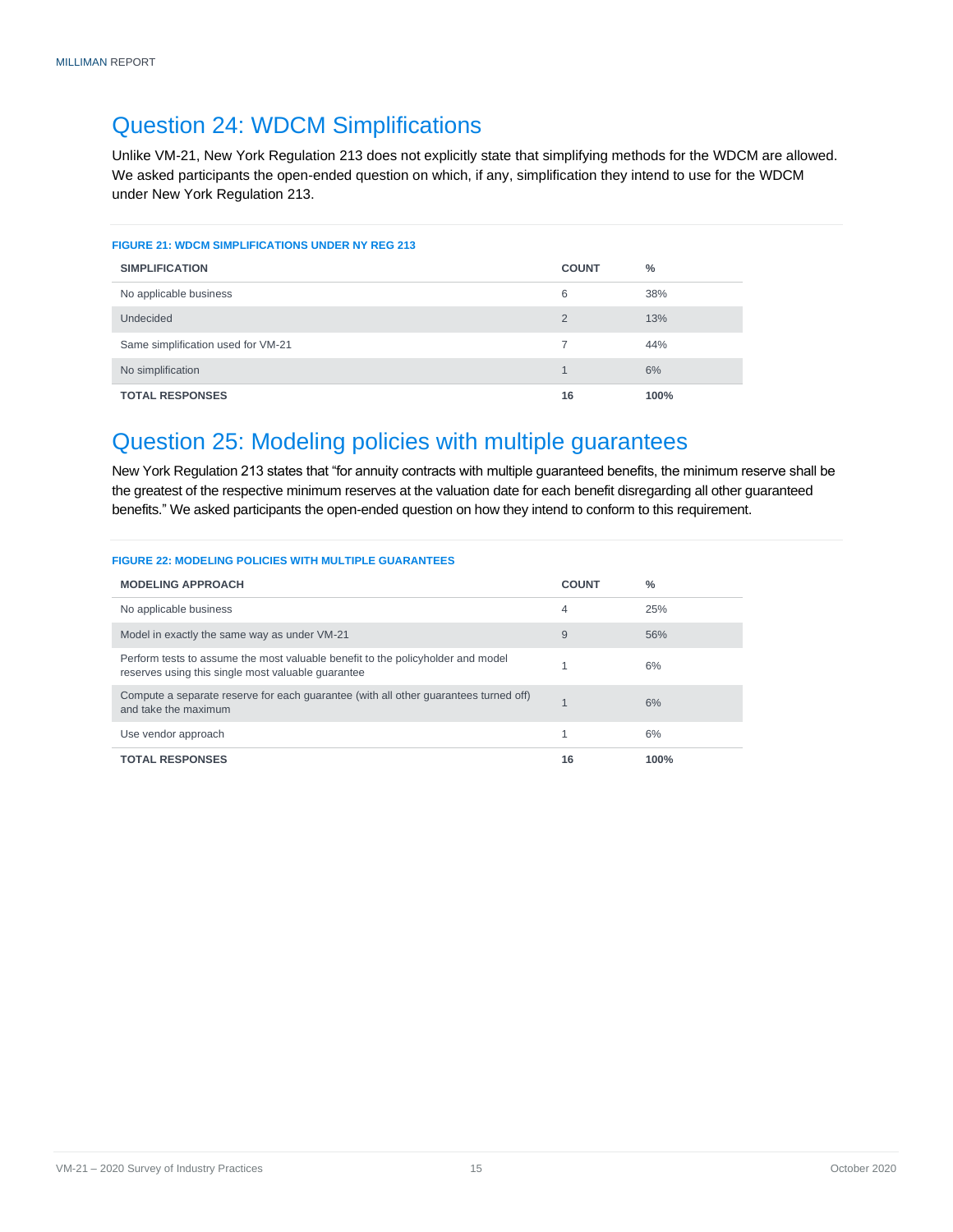#### Question 26: Option Value Floor component of the Minimum Reserve

We asked participants the open-ended question on how they intend to apply the Option Value Floor component of the Minimum Reserve for business issued on or after January 1, 2020 under New York Regulation 213.

#### **FIGURE 23: OPTION VALUE FLOOR COMPONENT OF THE MINIMUM RESERVE**

| <b>MODELING APPROACH</b>                                                               | <b>COUNT</b> | $\frac{0}{0}$ |
|----------------------------------------------------------------------------------------|--------------|---------------|
| No applicable business                                                                 | 3            | 19%           |
| Undecided                                                                              | 3            | 19%           |
| Option value floor only applied to rider cash flows                                    | 5            | 31%           |
| Option value floor applied to base contract cash flows in addition to rider cash flows | 5            | 31%           |
| <b>TOTAL RESPONSES</b>                                                                 | 16           | 100%          |

Responses where participants have decided on an approach to take are evenly split, with five companies applying the floor only to rider cash flows and five companies also including the base contract cash flows. Generally, when one thinks of an embedded option for a variable annuity in a U.S. GAAP context, the rider(s) are the key component. This focus lends itself to using a present value of excess rider claims over present value of rider fees approach to calculate the fair value. However, it can also be argued that since the Option Value Floor is being compared to the VM-21 reserve (and the latter is inclusive of both the base contract cash flows as well as the rider cash flows) then for reasons of consistency the Option Value Floor should similarly reflect all flows.

### <span id="page-17-0"></span>Question 27: Volatility for the Option Value Floor

We asked participants an open-ended question to describe their volatility assumption for the Option Value Floor component of the Minimum Reserve for business issued on or after January 1, 2020.

#### **FIGURE 24: VOLATILITY FOR THE OPTION VALUE FLOOR**

<span id="page-17-1"></span>

| <b>MODELING APPROACH</b>                                                                 | <b>COUNT</b> | $\%$ |
|------------------------------------------------------------------------------------------|--------------|------|
| No applicable business                                                                   | 4            | 25%  |
| Undecided                                                                                | 4            | 25%  |
| Implied volatility as of the valuation date grading to a long-term volatility assumption | 5            | 31%  |
| Implied volatility as of the valuation date                                              | 2            | 13%  |
| Blend of the two approaches immediately above                                            |              | 6%   |
| <b>TOTAL RESPONSES</b>                                                                   | 16           | 100% |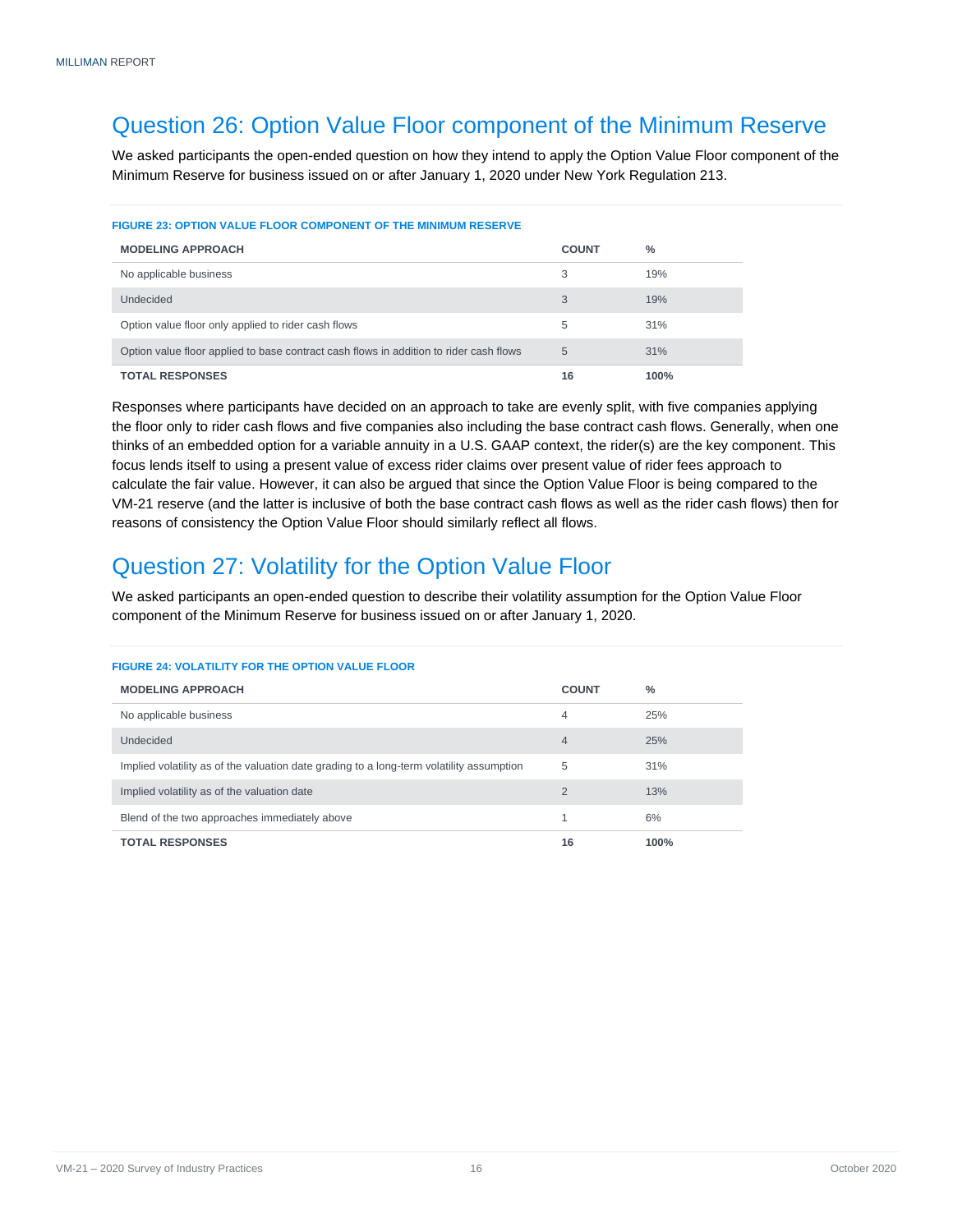### Question 28: Own-credit spread and/or adjustment for nonperformance risk in the Option Value Floor

We asked participants whether they intend to use an own-credit spread (OCS) and/or an adjustment for nonperformance risk for the Option Value Floor component of the Minimum Reserve for business issued on or after January 1, 2020.

#### **FIGURE 25: OCS AND/OR ADJUSTMENT FOR NON-PERFORMANCE RISK IN THE OPTION VALUE FLOOR**

| <b>ANSWER</b>          | <b>COUNT</b> | %    |
|------------------------|--------------|------|
| Yes                    | 6            | 38%  |
| <b>No</b>              | 10           | 63%  |
| <b>TOTAL RESPONSES</b> | 16           | 100% |

Interestingly, 38% of companies indicated that they will apply an OCS and/or adjustment for non-performance risk for the Option Value Floor component. The OCS is typically included in the discount rate for a fair value and/or U.S. GAAP SFAS 157 calculation (and whether it should apply in a statutory context is perhaps an open question).